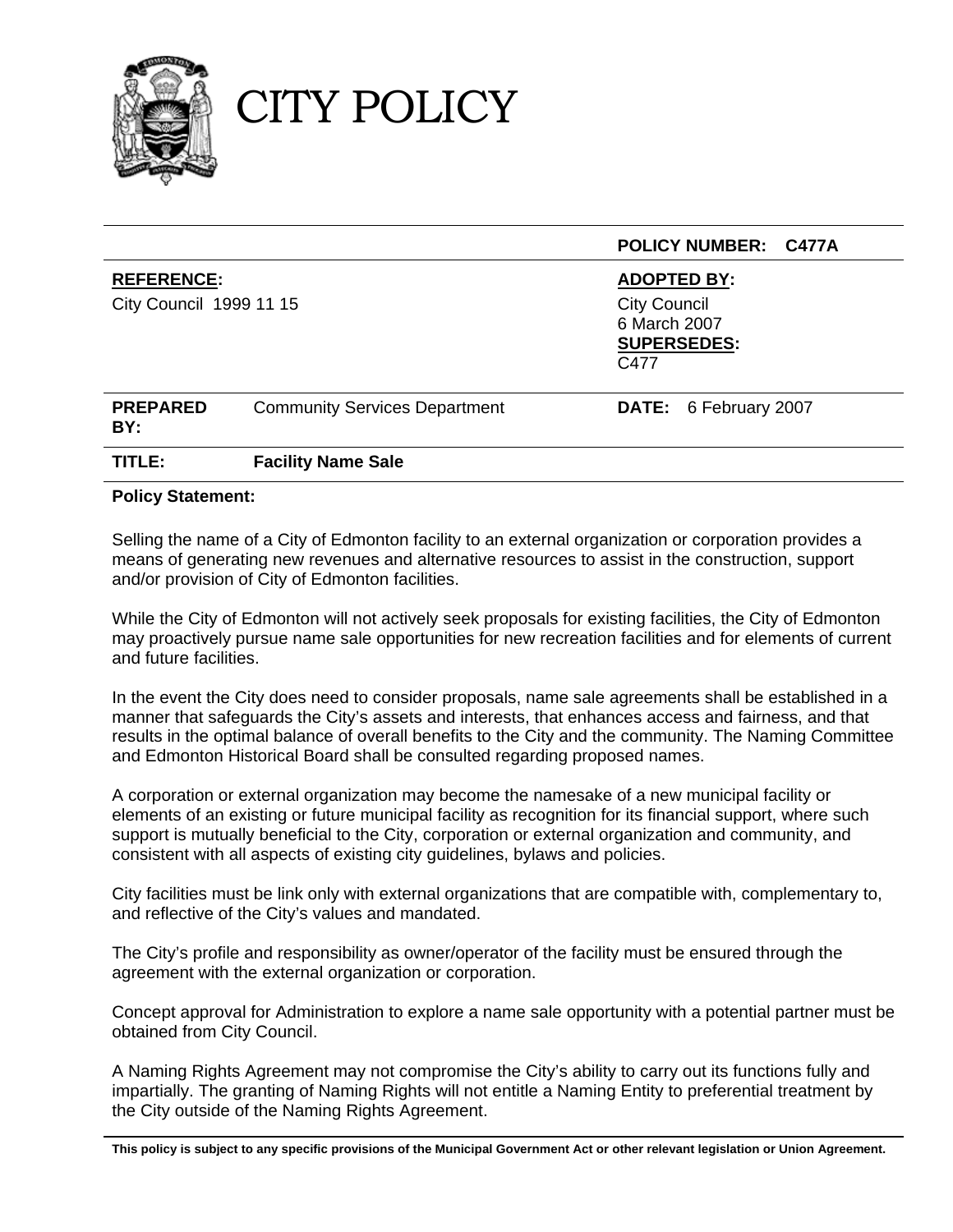The City will not relinquish any aspect of its right to manage and control a Civic Facility through a Naming Rights Agreement.

# **The purpose of this policy is to:**

Establish circumstances under which Administration may proactively pursue facility name sales and a consistent approach and guidelines for assessing facility name sale opportunities.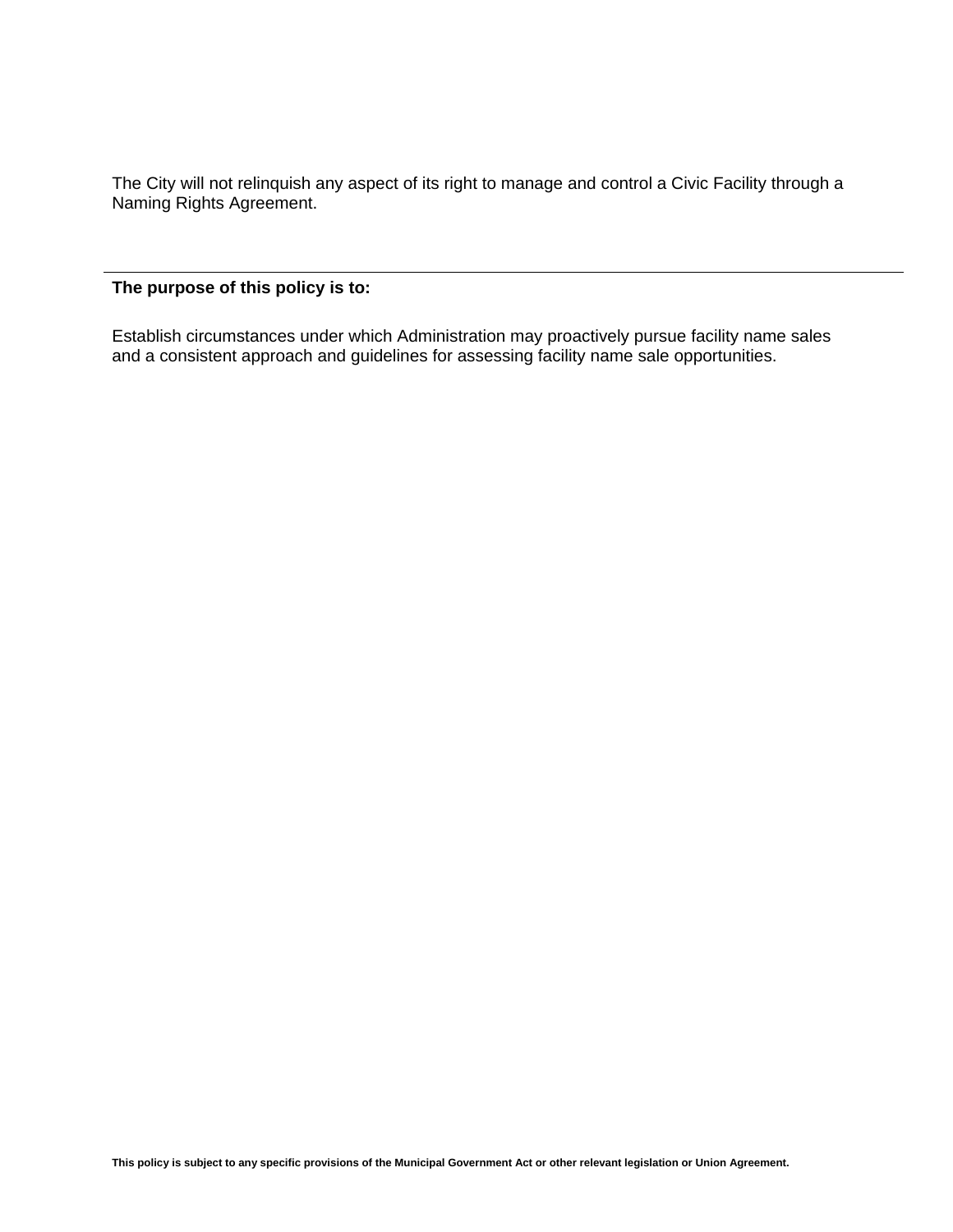



 **POLICY NUMBER: C477A AUTHORITY:** City Manager **EFFECTIVE DATE:** 6 February 2007 **TITLE: Facility Name Sale** 

**PAGE:** 1 of 5

### 1. DEFINITIONS

- 1.01 Sponsorship a mutually beneficial business arrangement or partnership between the City of Edmonton and an external party (individual, company, organization or enterprise), wherein the external party contributes funds, goods or services to a City of Edmonton facility in return for recognition, acknowledgement, other promotional considerations or benefits.
- 1.02 The City means the City of Edmonton, its departments and staff.
- 1.03Naming Rights the right to name a piece of property, or parts of a property granted in exchange for financial considerations.
- 1.04 Naming Committee- a committee appointed by City Council responsible for any name affixed to a City of Edmonton building or open space.
- 1.04 Edmonton Historical Board- a board appointed by City Council that advises City Council on matters relating to City of Edmonton historical issues and civic heritage policies.
- 1.05 Municipal Facility refers to any building, structure or area of land owned by or under the direction and control of the City of Edmonton, including among other things: leisure centres, sports and fitness facilities, arenas, parks, park amenities, branch libraries, exhibition facilities and bridges.
- 1.06 City Manager person appointed as such pursuant to Bylaw No. 12005.
- 1.07 Operating Agency any board or agency, other than a City department, which has the responsibility for managing a municipal facility.
- 1.08 Ethical Screening Report an independently commissioned report, conducted by an Ethical Screening agency on behalf of the City of Edmonton, which profiles the organization's ethical practices.
- 1.09 Sponsorship Broker an external agency responsible for assessing market value of naming rights and negotiating with the potential partner on the City's behalf.
- 1.10 Development Officer a City of Edmonton staff member responsible for ensuring compliance with building and development regulations.

#### 2 PROCEDURES

- 2.01 City Manager/Operating Agency shall:
	- a) Ensure procedures are in place and adhered to, to implement the Facility Name Sale policy C477A.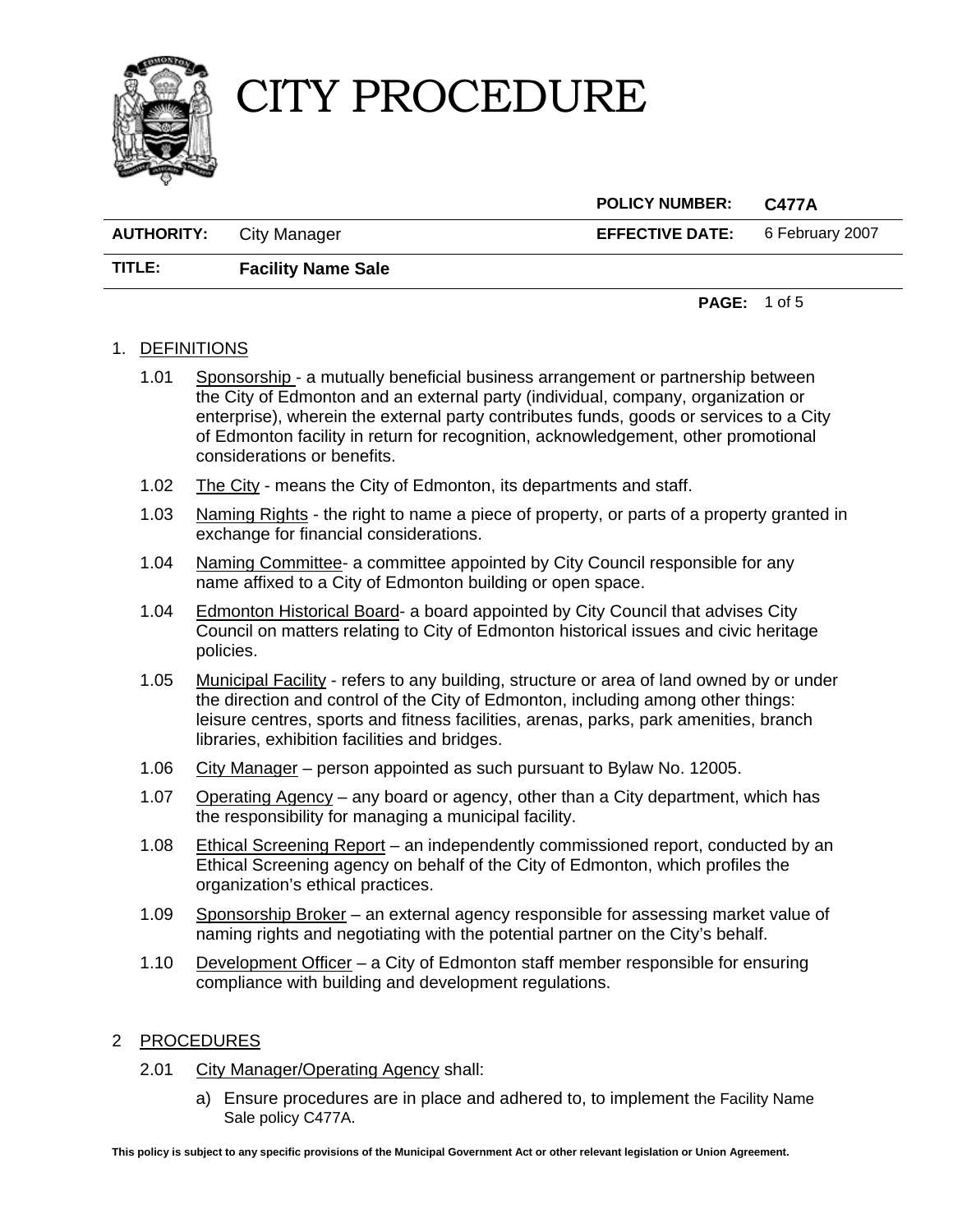

# CITY PROCEDURE

|                   |                                                                                                     | <b>POLICY NUMBER:</b>          | <b>C477A</b>    |
|-------------------|-----------------------------------------------------------------------------------------------------|--------------------------------|-----------------|
| <b>AUTHORITY:</b> | City Manager                                                                                        | <b>EFFECTIVE DATE:</b>         | 6 February 2007 |
| TITLE:            | <b>Facility Name Sale</b>                                                                           |                                |                 |
|                   |                                                                                                     | <b>PAGE:</b> $2 \text{ of } 5$ |                 |
|                   | b) Be responsible for assessment of any Name Sale opportunity.                                      |                                |                 |
|                   | c) Serve as the City of Edmonton contact for receipt of Name Sale proposals.                        |                                |                 |
|                   | d) Seek concept approval from Council prior to initiating negotiations with a<br>potential partner. |                                |                 |
|                   | e) Conduct the necessary review and analysis of Name Sale proposals pursuant to<br>this policy.     |                                |                 |
| T)                | Oversee public consultation processes to measure community support for the                          |                                |                 |

- g) Prepare and present a report for City Council on the Name Sale agreement addressing how it meets criteria outlined in this policy.
- 2.03 Naming Committee shall:

Name Sale.

Be consulted regarding the proposed name.

2.04 Edmonton Historical Board shall:

Be consulted regarding the proposed name

2.05 Corporate Services Department shall:

Provide assistance in evaluating and negotiating Name Sale proposals and preparing Name Sale agreements.

2.06 Community Services Department shall:

Pursue Name Sale proposals for new recreation facilities and elements within facilities.

2.07 Development Officer shall:

Review the Name Sale proposal to determine whether or not it conforms to the Land Use Bylaw.

- 2.08 Concept approval for Administration to explore a Name Sale opportunity is sought from City Council.
- 2.09 Depending on the estimated value of the naming rights, a Sponsorship Broker may be retained to initiate negotiations with the potential partner on the City's behalf and/or to confirm market value of the facility's naming rights.
- 2.10 The external organization or corporation provides details regarding their sponsorship contribution, the value of the contribution and recognition desired including signage expectations and specifications.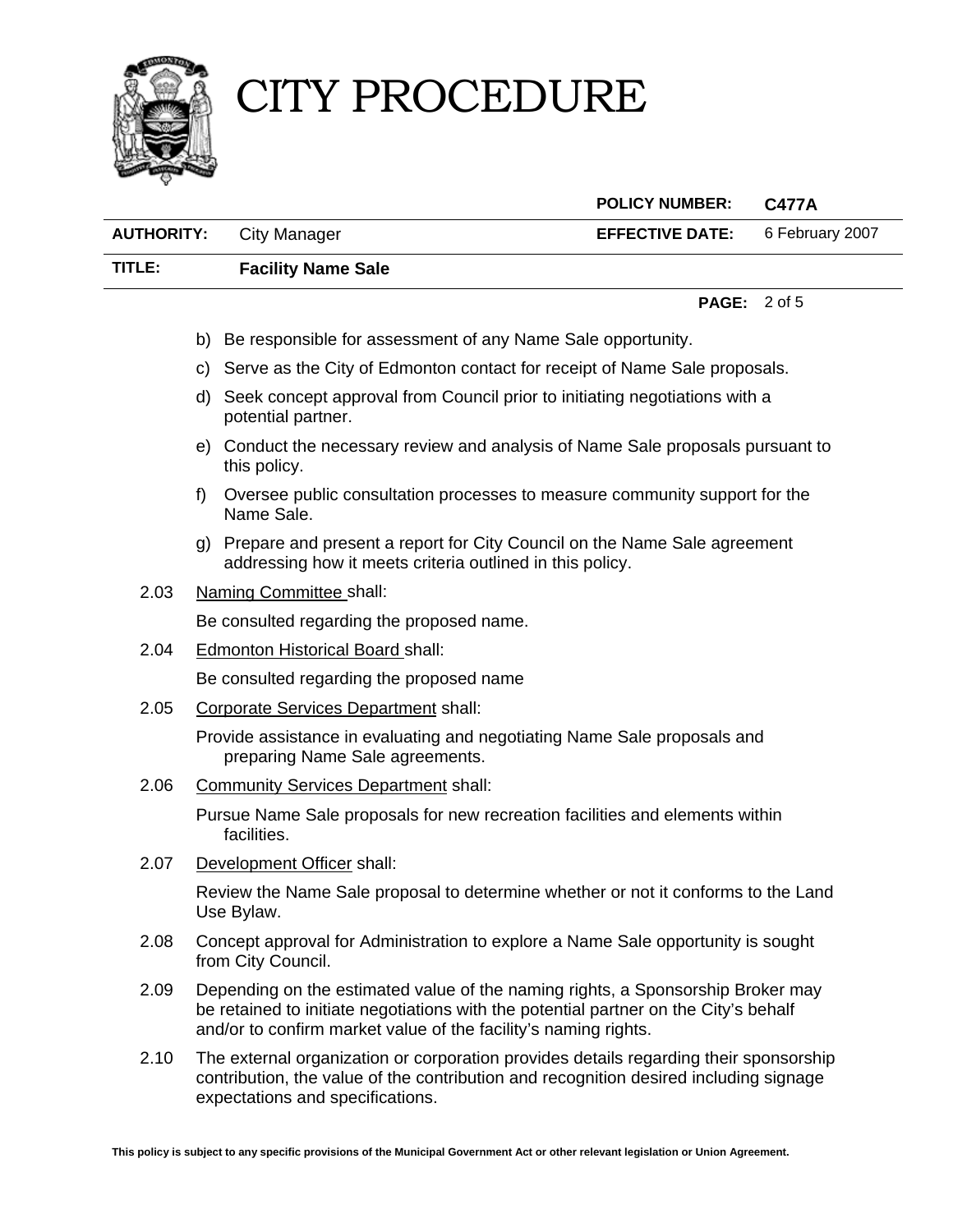# CITY PROCEDURE



# **POLICY NUMBER: C477A**

| <b>AUTHORITY:</b> City Manager | <b>EFFECTIVE DATE:</b> 6 February 2007 |  |
|--------------------------------|----------------------------------------|--|
|                                |                                        |  |

## **TITLE: Facility Name Sale**

**PAGE:** 3 of 5

- 2.11 A confidential ethical screening report on the potential partner may be commissioned by the City of Edmonton.
- 2.12 The Naming Committee is consulted regarding the proposed Name in the Name Sale agreement.
- 2.13 The Edmonton Historical is consulted regarding the proposed Name in the Name Sale agreement.
- 2.14 A public consultation process is initiated to determine the level of community support for the Name Sale.
- 2.15 An assessment of the proposed Name Sale agreement using the criteria outlined in this policy is conducted by the City Manager.
- 2.16 A report on the Name Sale Agreement complete with the Naming recommendation is presented to City Council.
- 2.17 If City Council's approval is obtained, the City Manager will prepare a formal agreement.
- 2.18 Exempt Facilities

City of Edmonton public facilities that have been constructed and/or operated through a partnership agreement including privately operated facilities in a Public-Private Partnership where the agreement provides conditions specific to naming rights and approvals

### GENERAL PRINCIPLES

- 3.01 Administration will not actively solicit name sale proposals for existing facilities.
- 3.02 Administration may proactively pursue name sale proposals for new recreation facilities and for elements of current and future facilities.
- 3.03 Name Sale agreements shall be established in a manner that is organized and consistent that safeguards the City's assets and interests, that enhances access and fairness, and that results in the optimal balance of overall benefits to the City and the community.
- 3.04 A corporation or external organization may become the namesake of a new or existing municipal facility as recognition for its financial support, where such support is mutually beneficial to the City, corporation or external organization and community, and consistent with all aspects of existing City guidelines and policies.
- 3.05 City facilities must be linked only with external organizations that are compatible with, complementary to, and reflective of the City's values and its mandate.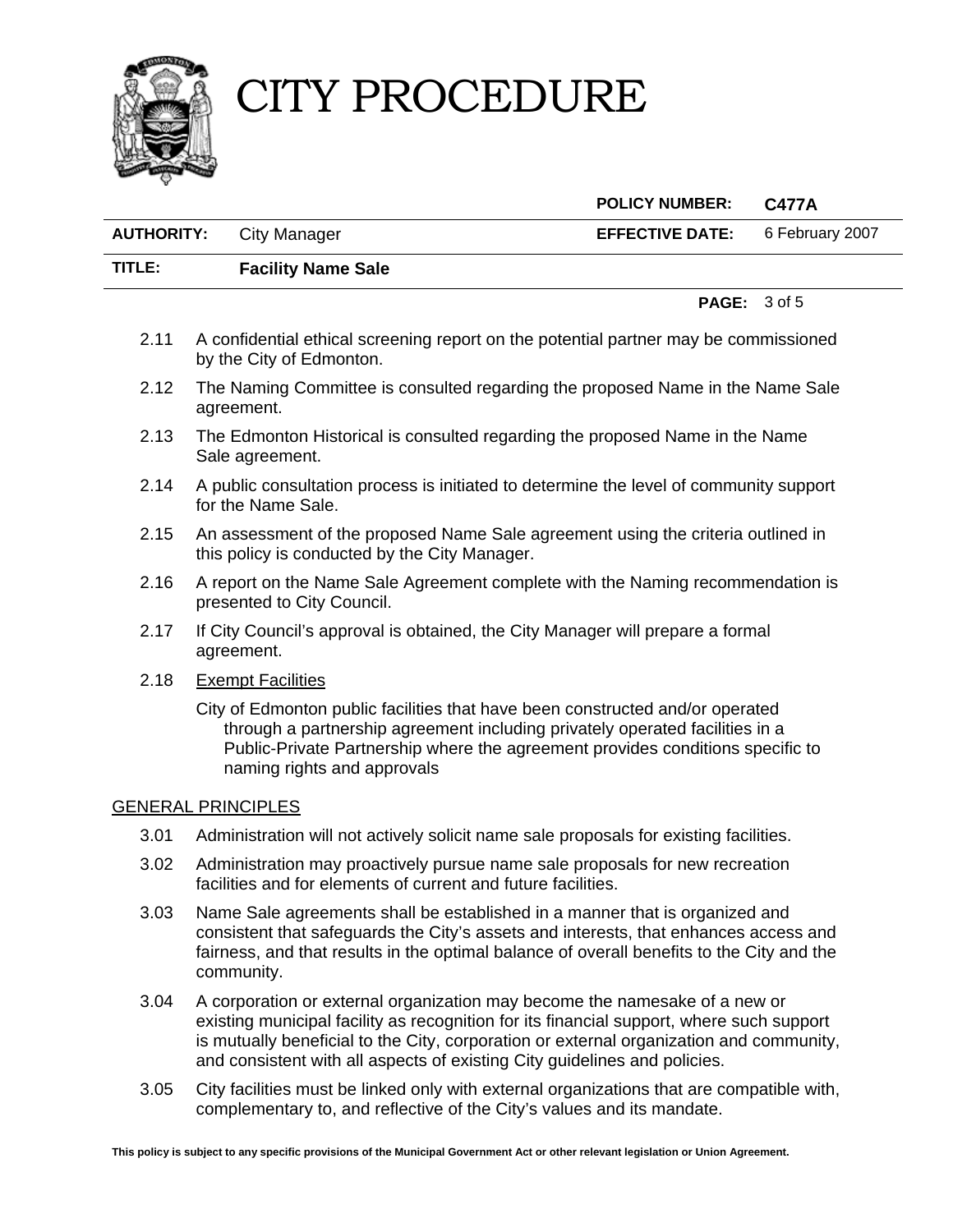

# CITY PROCEDURE

|        |                                | <b>POLICY NUMBER:</b>                  | C477A |
|--------|--------------------------------|----------------------------------------|-------|
|        | <b>AUTHORITY:</b> City Manager | <b>EFFECTIVE DATE:</b> 6 February 2007 |       |
| TITLE: | <b>Facility Name Sale</b>      |                                        |       |

**PAGE:** 4 of 5

3.06 The City's profile and responsibility as owner/operator of the facility must be ensured through the agreement.

### 4. EVALUATION CRITERIA

4.01 In accordance with City of Edmonton purchasing procedures, an external organization or corporation interested in acquiring facility naming rights will be assessed using the following evaluation criteria:

- a) the compatibility of party's products, customers and promotional goals;
- b) the record of involvement in community projects, events  $-$  a willingness to participate;
- c) the desirability of association the image;
- d) the timeliness or readiness to make a deal;
- e) the actual value in cash, or in kind, of the proposal;
- f) the term of the agreement;
- g) the organization should not derive all or a portion of its income from products which are harmful or destructive to the environment;
- h) the organization should encourage progressive industrial relations with all members of its staff or employees;
- i) the organization should not conduct a significant portion of its business in, or with, a country or countries that do not provide racial equality within its or their political boundaries; and
- j) the organization should demonstrate a commitment to environmentally responsible practices, be in compliance with environmental regulations set by governments or be in the process or significantly improving its environmental record.
- 4.02 A public consultation process must confirm community support for the Name Sale.
- 4.03 The support provided must equal current market value of the facility's naming rights.
- 4.04 The recognition desired by the organization is consistent with City policies, procedures and bylaws.

#### 5. NAMING RIGHTS AGREEMENTS

5.1. Naming Rights Agreements will be in the form of a legal contract and should contain: